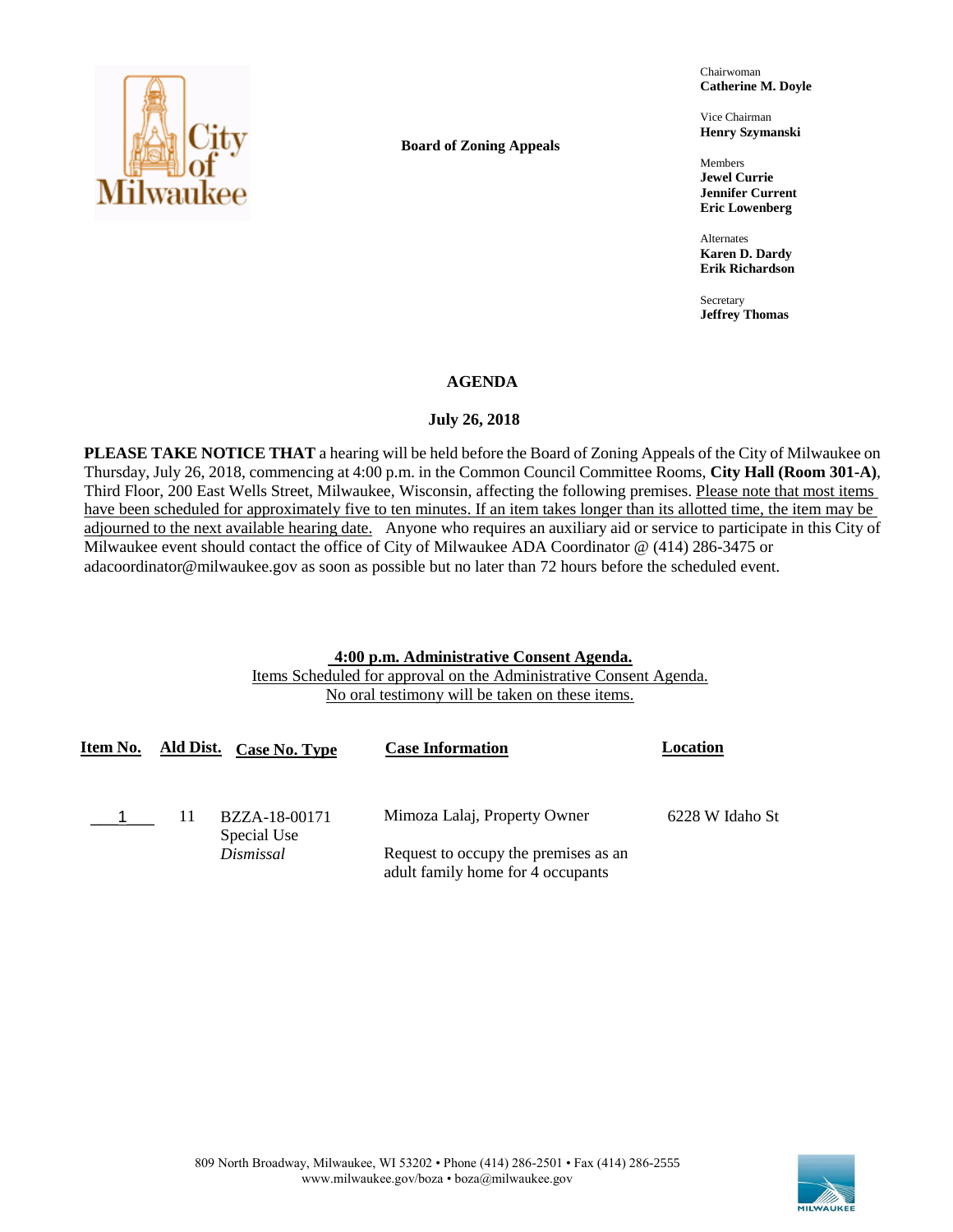|                    | Board of Zoning Appeals, Hearing on Thursday, July 26, 2018 |                                                           |                                                                                                                                                                                                                                                                                                                                                                                                                                                                         |                     |  |  |
|--------------------|-------------------------------------------------------------|-----------------------------------------------------------|-------------------------------------------------------------------------------------------------------------------------------------------------------------------------------------------------------------------------------------------------------------------------------------------------------------------------------------------------------------------------------------------------------------------------------------------------------------------------|---------------------|--|--|
| Item No. Ald Dist. |                                                             | <b>Case No. Type</b>                                      | <b>Case Information</b>                                                                                                                                                                                                                                                                                                                                                                                                                                                 | Location            |  |  |
|                    |                                                             |                                                           | 4:00 p.m. Administrative Consent Agenda (continued)<br>Items Scheduled for approval on the Administrative Consent Agenda.<br>No oral testimony will be taken on these items.                                                                                                                                                                                                                                                                                            |                     |  |  |
| 2                  | 3                                                           | BZZA-18-00249<br><b>Dimensional Variance</b><br>Dismissal | Cambridge North, LLC, Property Owner<br>Request to construct a multi-family<br>dwelling that does not meet the<br>minimum front façade width, has a<br>balcony that exceeds the maximum<br>allowed intrusion into the required front<br>setback, has an entrance door that is not<br>oriented to the street, and does not meet<br>the minimum landscaping requirements<br>for the accessory use parking lot, interior<br>of the parking lot, and the trash<br>enclosure | 2075 N Cambridge Av |  |  |
| 3                  | 4                                                           | BZCM-18-00001<br><b>Extension of Time</b>                 | Mei Hua Market, Property Owner<br>Request for an extension of time to<br>comply with the conditions of case<br>#BZZA-16-00268                                                                                                                                                                                                                                                                                                                                           | 2404 W Clybourn St  |  |  |

**4:00 p.m. Consent Agenda.**

Items Scheduled for approval on the Consent Agenda.

No oral testimony will be taken on these items.

*If there are any objections to these approvals, please make them known to the Board office in writing at least 24 hours prior to the time of the hearing. If written objections to these approvals are received, the item will not be approved and will be held for a public hearing to allow additional testimony.*

|    | BZZA-18-00214<br>Special Use          | Lucy's Appliances, LLC, Lessee                                                             | 1020 W Historic Mitchell St |
|----|---------------------------------------|--------------------------------------------------------------------------------------------|-----------------------------|
|    |                                       | Request to occupy a portion of the<br>premises as a second-hand store (used<br>appliances) |                             |
| 12 | BZZA-18-00262<br>Dimensional Variance | United Community Center, Inc.,<br><b>Property Owner</b>                                    | 1038 S 6Th St               |
|    |                                       | Request to erect three wall signs that<br>exceed the maximum number allowed                |                             |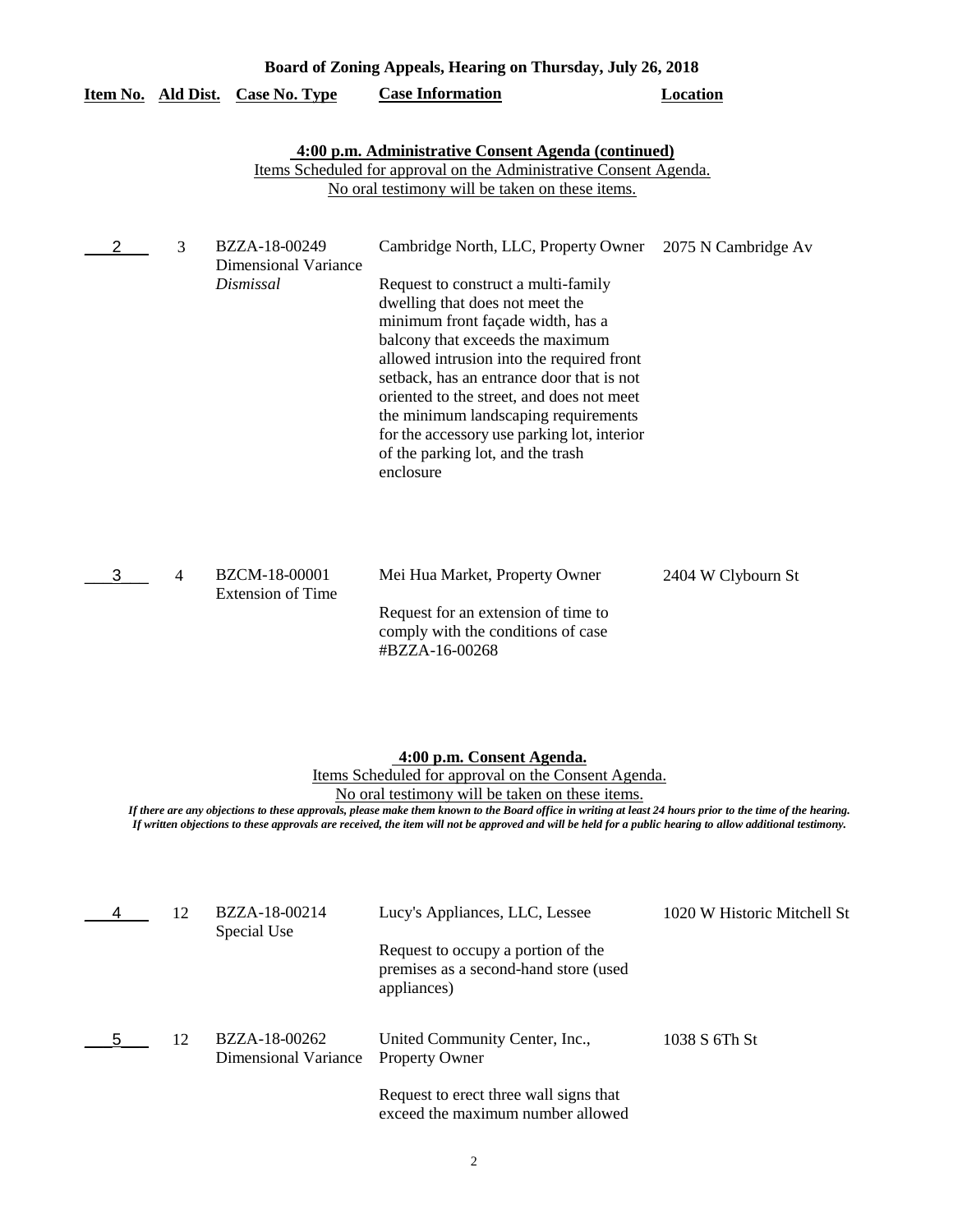| Board of Zoning Appeals, Hearing on Thursday, July 26, 2018 |  |  |  |
|-------------------------------------------------------------|--|--|--|
|                                                             |  |  |  |

|    |                | Item No. Ald Dist. Case No. Type | <b>Case Information</b>                                                                                                                                                                                                                                                                                                                                                                                                                                                  | <b>Location</b>    |
|----|----------------|----------------------------------|--------------------------------------------------------------------------------------------------------------------------------------------------------------------------------------------------------------------------------------------------------------------------------------------------------------------------------------------------------------------------------------------------------------------------------------------------------------------------|--------------------|
|    |                |                                  | 4:00 p.m. Consent Agenda (continued)<br>Items Scheduled for approval on the Consent Agenda.<br>No oral testimony will be taken on these items.<br>If there are any objections to these approvals, please make them known to the Board office in writing at least 24 hours prior to the time of the hearing.<br>If written objections to these approvals are received, the item will not be approved and will be held for a public hearing to allow additional testimony. |                    |
| 6  | 14             | BZZA-18-00239<br>Special Use     | Unos Auto Sales & Service, Inc., Lessee 832 W Oklahoma Av<br>Request to continue occupying the<br>premises as a light motor vehicle sales<br>facility                                                                                                                                                                                                                                                                                                                    |                    |
|    | $\overline{2}$ | BZZA-18-00194<br>Special Use     | Spirit Led Outreach Deliverance Center,<br>Lessee<br>Request to occupy a portion of the<br>premises as a religious assembly hall<br>(this is a new operator)                                                                                                                                                                                                                                                                                                             | 5401 N 76Th St 107 |
| 8  | $\overline{2}$ | BZZA-18-00225<br>Use Variance    | Hentzen Coatings, Lessee<br>Request to continue occupying the<br>premises as a hazardous materials<br>storage facility (warehousing for<br>industrial coatings)                                                                                                                                                                                                                                                                                                          | 7011 W Mill Rd     |
| 9  | $\overline{2}$ | BZZA-18-00259<br>Use Variance    | Shalom Ministries, Inc.,<br>Prospective Buyer<br>Request to occupy the premises as a<br>religious assembly hall                                                                                                                                                                                                                                                                                                                                                          | 8845 W Lynx Av     |
| 10 | 3              | BZZA-18-00231<br>Special Use     | Meta House, Inc., Property Owner<br>Request to continue occupying the<br>premises as a community living<br>arrangement that offers AODA services<br>for 30 occupants                                                                                                                                                                                                                                                                                                     | 2626 N Bremen St   |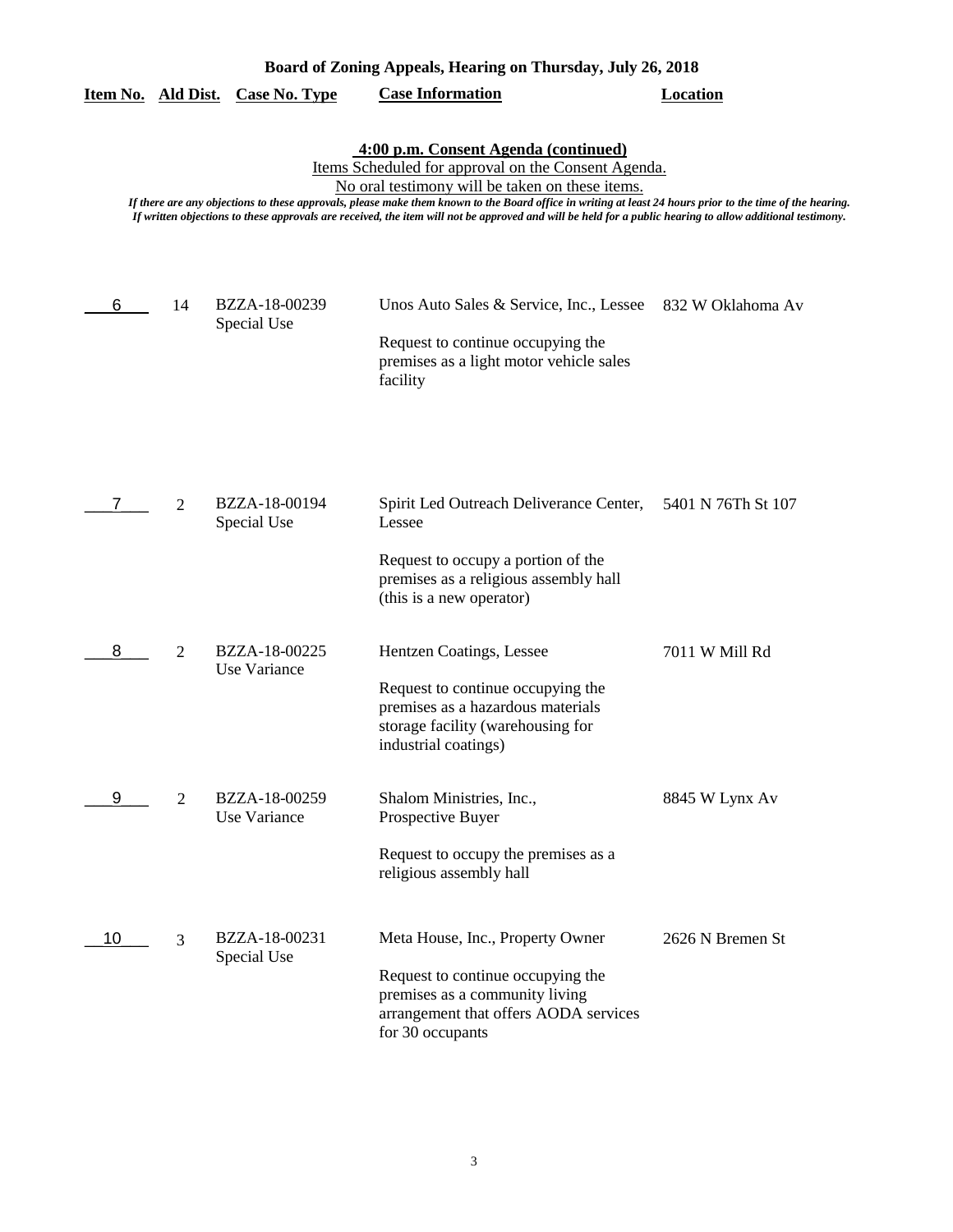| Board of Zoning Appeals, Hearing on Thursday, July 26, 2018 |  |  |  |
|-------------------------------------------------------------|--|--|--|
|                                                             |  |  |  |

|  |  | Item No. Ald Dist. Case No. Type | <b>Case Information</b> | Location |
|--|--|----------------------------------|-------------------------|----------|
|--|--|----------------------------------|-------------------------|----------|

**4:00 p.m. Consent Agenda (continued)**

Items Scheduled for approval on the Consent Agenda.

No oral testimony will be taken on these items.

*If there are any objections to these approvals, please make them known to the Board office in writing at least 24 hours prior to the time of the hearing. If written objections to these approvals are received, the item will not be approved and will be held for a public hearing to allow additional testimony.*

| 11 | 3 | BZZA-18-00230<br>Special Use                 | Meta House, Inc., Property Owner<br>Request to continue occupying the<br>premises as a community living<br>arrangement that offers AODA services<br>for 23 occupants                                             | 2618 N Bremen St                               |
|----|---|----------------------------------------------|------------------------------------------------------------------------------------------------------------------------------------------------------------------------------------------------------------------|------------------------------------------------|
| 12 | 4 | BZZA-18-00227<br>Special Use                 | Ambassador Enterprise LLC,<br>Property Owner                                                                                                                                                                     | 2301 W Wisconsin Av                            |
|    |   |                                              | Request to continue occupying the 2nd<br>and 3rd floors of the premises as a<br>commercial hotel                                                                                                                 |                                                |
| 13 | 4 | BZZA-18-00247<br><b>Dimensional Variance</b> | 200 Broadway, LLC., Property Owner<br>Request to construct a multi-family<br>dwelling that does not meet the<br>minimum required glazing with<br>overhead doors that do not meet the<br>minimum required setback | 620 E Summerfest Pl aka<br>114 N. Jefferson St |
| 14 | 6 | BZZA-18-00216<br><b>Use Variance</b>         | Yackety Yack LLC, Lessee<br>Request to occupy the premises as a<br>rooming house (previously existing<br>non-conforming)                                                                                         | 3805 N Richards St                             |
| 15 | 6 | BZZA-18-00234<br><b>Dimensional Variance</b> | Yves LaPierre & Steven Dube,<br>Property Owner<br>Request to construct a detached garage<br>that exceeds the maximum allowed<br>sidewall height with a parapet wall                                              | 2019 N Booth St                                |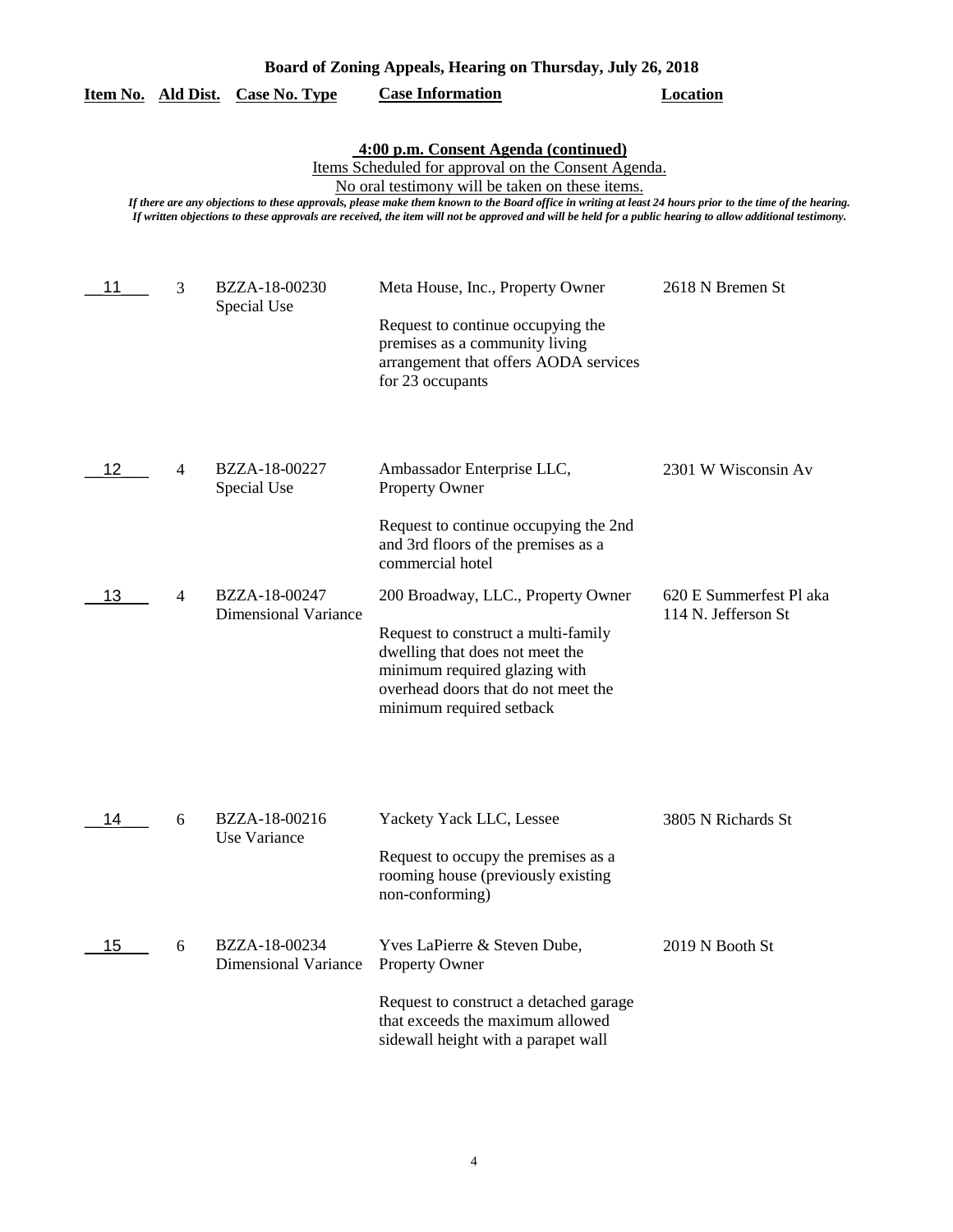|    |   | <u>Item No. Ald Dist. Case No. Type</u>      | <b>Case Information</b>                                                                                                                                                                                                                                                                                                                                                                                                                                                  | Location              |
|----|---|----------------------------------------------|--------------------------------------------------------------------------------------------------------------------------------------------------------------------------------------------------------------------------------------------------------------------------------------------------------------------------------------------------------------------------------------------------------------------------------------------------------------------------|-----------------------|
|    |   |                                              | 4:00 p.m. Consent Agenda (continued)<br>Items Scheduled for approval on the Consent Agenda.<br>No oral testimony will be taken on these items.<br>If there are any objections to these approvals, please make them known to the Board office in writing at least 24 hours prior to the time of the hearing.<br>If written objections to these approvals are received, the item will not be approved and will be held for a public hearing to allow additional testimony. |                       |
| 16 | 6 | BZZA-18-00192<br><b>Dimensional Variance</b> | 419 Vliet, LLC, Property Owner<br>Request to remodel the existing building<br>that does not meet the minimum required<br>glazing                                                                                                                                                                                                                                                                                                                                         | 419 W Vliet St        |
| 17 | 7 | BZZA-18-00254<br>Special Use                 | Most Precious Journee Day Care, LLC.,<br>Lessee<br>Request to continue occupying the<br>premises as a 24 hour day care center for<br>49 children per shift infant to 13 years of<br>age, operating Monday - Sunday                                                                                                                                                                                                                                                       | 4248 W Fond Du Lac Av |
| 18 | 8 | BZZA-18-00232<br>Special Use                 | Iglesia De Restauracion Jehova Shamma 2800 W Forest Home Av<br>Dios Esta Ahi, LLC, Lessee<br>Request to occupy a portion of the<br>premises as a religious assembly hall                                                                                                                                                                                                                                                                                                 |                       |
| 19 | 9 | BZZA-18-00229<br><b>Dimensional Variance</b> | Shree Saras, LLC, Property Owner<br>Request to erect a sign (menu board) that<br>exceeds the maximum allowed display<br>area and the maximum allowed height                                                                                                                                                                                                                                                                                                              | 7272 N 76Th St        |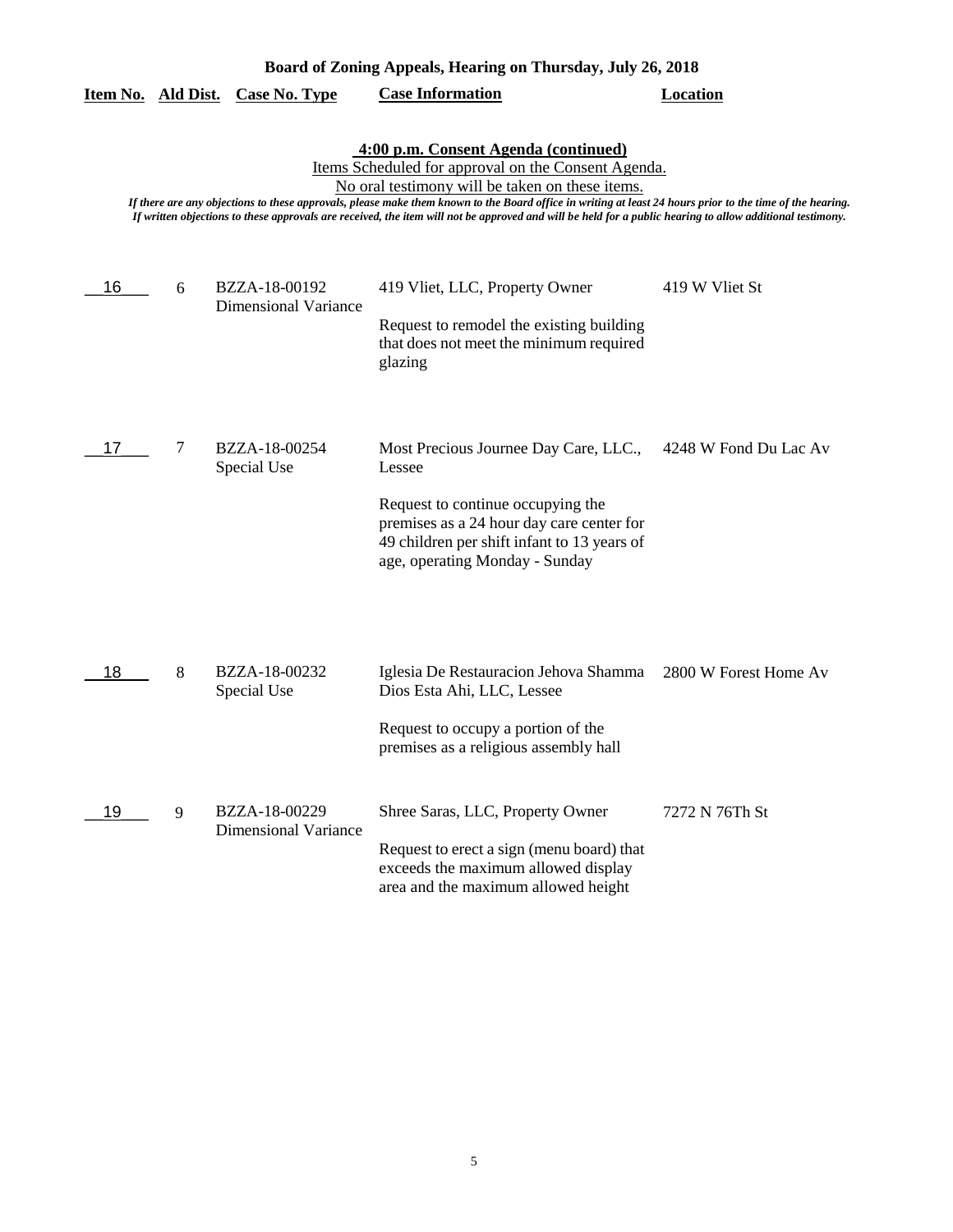|                    | Board of Zoning Appeals, Hearing on Thursday, July 26, 2018 |                              |                                                                                                                                                                                                        |                    |  |  |
|--------------------|-------------------------------------------------------------|------------------------------|--------------------------------------------------------------------------------------------------------------------------------------------------------------------------------------------------------|--------------------|--|--|
| Item No. Ald Dist. |                                                             | <b>Case No. Type</b>         | <b>Case Information</b>                                                                                                                                                                                | Location           |  |  |
|                    |                                                             |                              | 4:00 p.m. Administrative Review.<br>Items Scheduled for consideration and action by the Board in Administrative Review.<br>No oral testimony will be taken on these items.                             |                    |  |  |
| 20                 | $\overline{4}$                                              | BZZA-18-00141<br>Special Use | Wisconsin City Club Holdings, LLC,<br>Property Owner                                                                                                                                                   | 900 W Wisconsin Av |  |  |
|                    |                                                             |                              | Request to occupy a portion of the<br>premises as an accessory use parking lot                                                                                                                         |                    |  |  |
| 21                 | 8                                                           | BZZA-17-00501<br>Special Use | Ish Dhawan, Property Owner<br>Request to construct a building and<br>occupy the premises as a motor vehicle<br>filling station (applicant will be<br>combining the lot with 2122 W.<br>Burnham St.)    | 1810 S Muskego Av  |  |  |
| 22                 | 8                                                           | BZZA-17-00321<br>Special Use | Ish Dhawan, Prospective Buyer<br>Request to construct a building and<br>occupy the premises as a motor vehicle<br>filling station (applicant will be<br>combining the lot with 1810 S. Muskego<br>Av.) | 2122 W Burnham St  |  |  |

#### **4:30 p.m. Public Hearings.**

| 23 | BZZA-18-00273<br>Dimensional Variance, Prospective Buyer<br>Special Use | Cave Enterprises Operations, LLC,        | 2733 W Euclid Av |
|----|-------------------------------------------------------------------------|------------------------------------------|------------------|
|    |                                                                         | Request to construct a                   |                  |
|    |                                                                         | fast-food/carry-out restaurant that does |                  |
|    |                                                                         | not meet the build-out requirement,      |                  |
|    |                                                                         | exceeds the maximum number of            |                  |
|    |                                                                         | parking spaces allowed, and exceeds the  |                  |
|    |                                                                         | maximum amount of signage                |                  |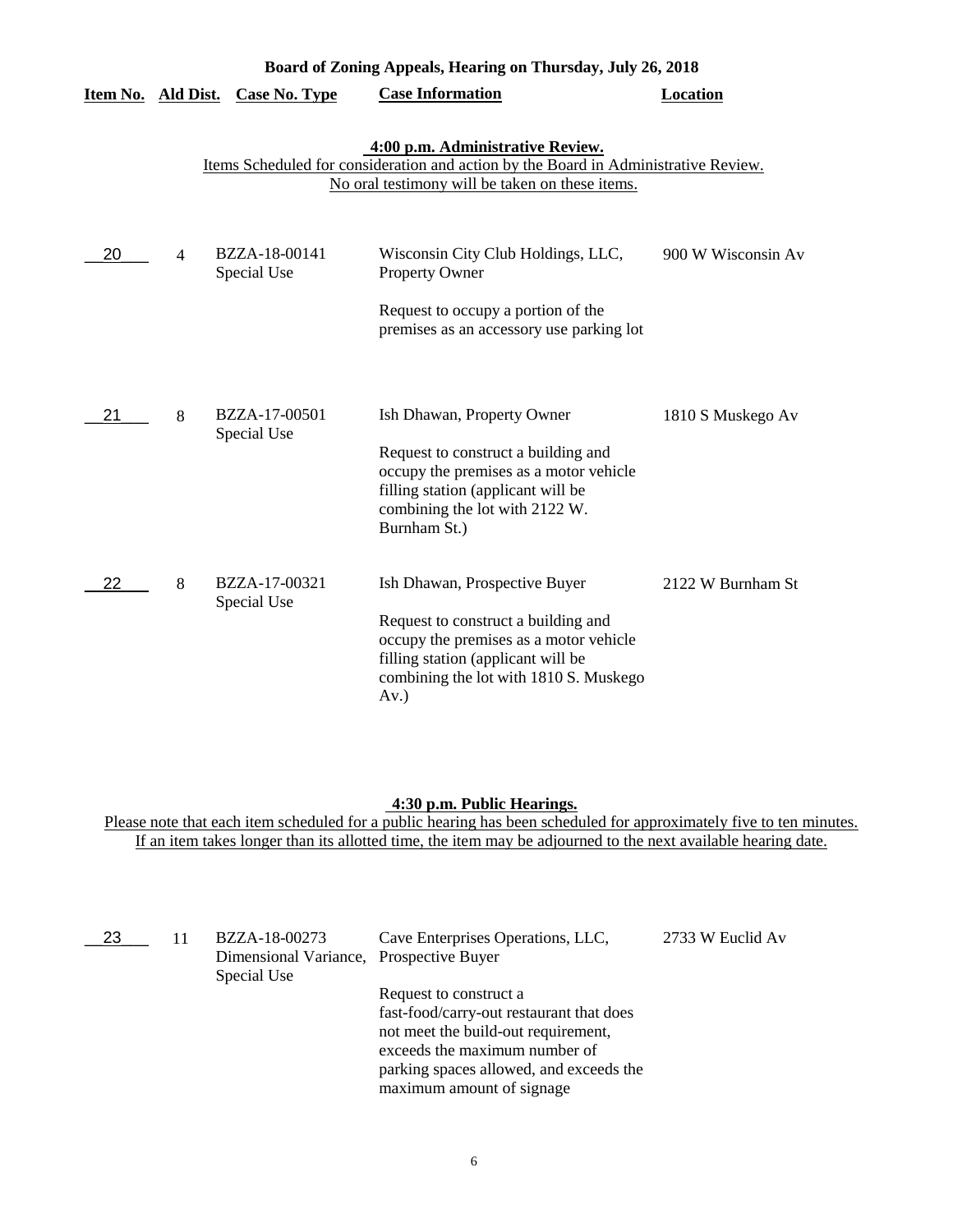| Board of Zoning Appeals, Hearing on Thursday, July 26, 2018 |  |  |  |
|-------------------------------------------------------------|--|--|--|
|                                                             |  |  |  |

|  |  | Item No. Ald Dist. Case No. Type | <b>Case Information</b> | Location |
|--|--|----------------------------------|-------------------------|----------|
|--|--|----------------------------------|-------------------------|----------|

#### **4:30 p.m. Public Hearings (continued)**

| 24 | 12 | BZZA-18-00208<br>Use Variance                | Letisia Gutierrez, Lessee                                                                                                                                                                                                                                                                                                                                   | 1438 W Hayes Av       |
|----|----|----------------------------------------------|-------------------------------------------------------------------------------------------------------------------------------------------------------------------------------------------------------------------------------------------------------------------------------------------------------------------------------------------------------------|-----------------------|
|    |    |                                              | Request to occupy a portion of the<br>premises as a second-hand store (used<br>appliances)                                                                                                                                                                                                                                                                  |                       |
| 25 | 12 | BZZA-18-00270<br><b>Dimensional Variance</b> | O'Reilly Automotive Stores, Inc.,<br>Lessee                                                                                                                                                                                                                                                                                                                 | 1591 W Forest Home Av |
|    |    |                                              | Request to allow a combination (type A<br>$\&$ B) wall sign that exceeds the<br>maximum allowed display area                                                                                                                                                                                                                                                |                       |
| 26 | 12 | BZZA-18-00261                                | Brian Jost, Property Owner                                                                                                                                                                                                                                                                                                                                  | 118 S 2Nd St          |
|    |    | Special Use                                  | Request to occupy the premises as an<br>assembly hall                                                                                                                                                                                                                                                                                                       |                       |
| 27 | 12 | BZZA-18-00167<br>Use Variance                | J & J Auto Repair & Sales,<br>Property Owner                                                                                                                                                                                                                                                                                                                | 1122 W Becher St      |
|    |    |                                              | Request to increase the number of<br>vehicles for sale from 4 to 12 and<br>continue occupying the premises as a<br>light motor vehicle sales and repair<br>facility                                                                                                                                                                                         |                       |
| 28 | 12 | BZZA-18-00222<br><b>Dimensional Variance</b> | New Land Enterprises, Other<br>Request to construct a multi-family<br>dwelling that exceeds the maximum<br>allowed number of dwelling units,<br>exceeds the maximum allowed height,<br>does not meet the minimum required<br>glazing, minimum required bicycle<br>parking, and does not meet the minimum<br>required setback for an overhead garage<br>door | 1001 S 2Nd St         |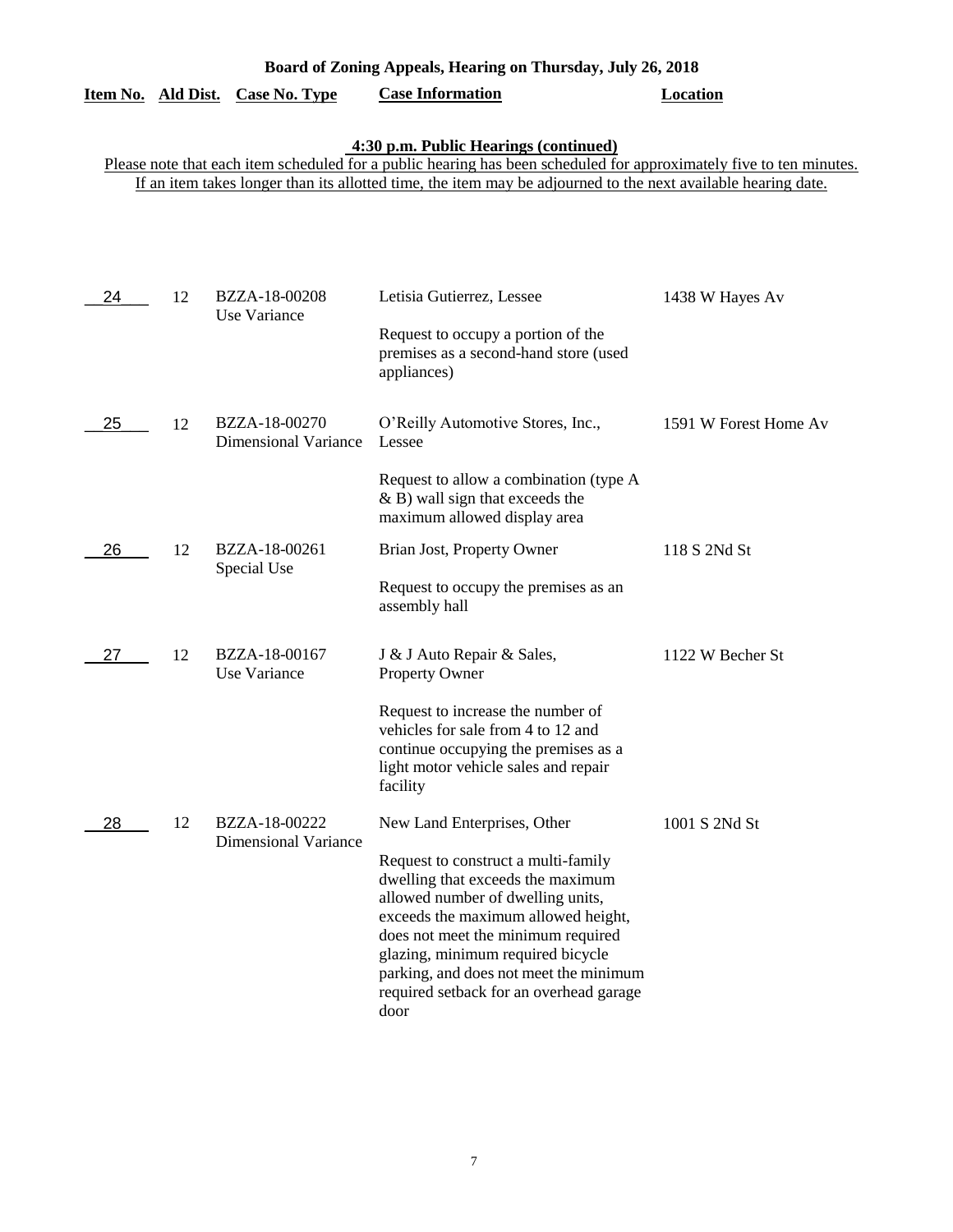| Board of Zoning Appeals, Hearing on Thursday, July 26, 2018 |    |                                              |                                                                                                                                                                                                                                                                               |                |
|-------------------------------------------------------------|----|----------------------------------------------|-------------------------------------------------------------------------------------------------------------------------------------------------------------------------------------------------------------------------------------------------------------------------------|----------------|
| Item No. Ald Dist.                                          |    | <b>Case No. Type</b>                         | <b>Case Information</b>                                                                                                                                                                                                                                                       | Location       |
|                                                             |    |                                              | 4:30 p.m. Public Hearings (continued)<br>Please note that each item scheduled for a public hearing has been scheduled for approximately five to ten minutes.<br>If an item takes longer than its allotted time, the item may be adjourned to the next available hearing date. |                |
| 29                                                          | 13 | BZZA-18-00202<br>Special Use                 | Iglesia Pentecostal Un Nuevo Comienzo<br>Restaurados Por La Uncion, Lessee                                                                                                                                                                                                    | 3302 S 27Th St |
|                                                             |    |                                              | Request to occupy a portion of the<br>premises as a religious assembly hall                                                                                                                                                                                                   |                |
| 30                                                          | 13 | BZZA-18-00244<br><b>Dimensional Variance</b> | Red Outdoor Media, Lessee                                                                                                                                                                                                                                                     | 4431R S 6Th St |
|                                                             |    |                                              | Request to allow an off-premise sign that<br>exceeds the maximum allowed display<br>area and does not meet the minimum<br>required setback from the freeway                                                                                                                   |                |

### **5:30 p.m. Public Hearings.**

| 31 |                | BZZA-18-00095<br>Special Use | Devoted Hearts, LLC, Property Owner                                                         | 4238 N 19Th Pl    |
|----|----------------|------------------------------|---------------------------------------------------------------------------------------------|-------------------|
|    |                |                              | Request to occupy the premises as a<br>small group shelter care facility for 6<br>occupants |                   |
| 32 |                | BZZA-18-00115<br>Special Use | 1-9 Youth & Family Services,<br><b>Property Owner</b>                                       | 4039 N 19Th Pl    |
|    |                |                              | Request to occupy the premises as a<br>small group shelter care facility for 8<br>occupants |                   |
| 33 |                | BZZA-18-00066                | BJ's Auto Care, Lessee                                                                      | 2610 W Hampton Av |
|    |                | Special Use                  | Request to occupy the premises as a light<br>motor vehicle repair and sales facility        |                   |
| 34 | $\overline{2}$ | BZZA-18-00151<br>Special Use | Boyz LIFE, Inc., Lessee                                                                     | 8057 W Custer Av  |
|    |                |                              | Request to occupy the premises as a<br>group home for 5 occupants                           |                   |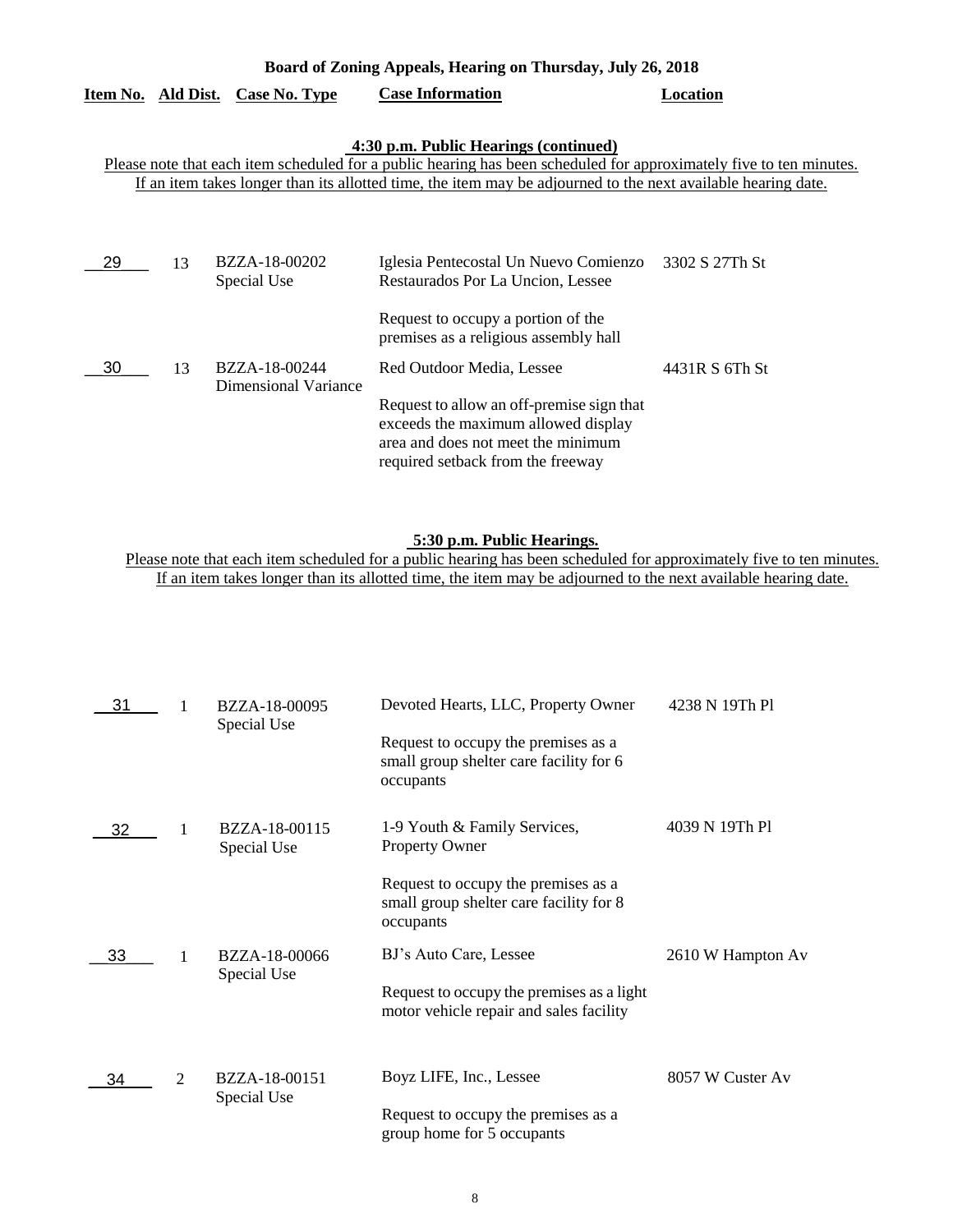| Board of Zoning Appeals, Hearing on Thursday, July 26, 2018 |                |                                       |                                                                                                                                                                                                                                                                               |                         |
|-------------------------------------------------------------|----------------|---------------------------------------|-------------------------------------------------------------------------------------------------------------------------------------------------------------------------------------------------------------------------------------------------------------------------------|-------------------------|
| Item No. Ald Dist.                                          |                | <b>Case No. Type</b>                  | <b>Case Information</b>                                                                                                                                                                                                                                                       | <b>Location</b>         |
|                                                             |                |                                       | 5:30 p.m. Public Hearings (continued)<br>Please note that each item scheduled for a public hearing has been scheduled for approximately five to ten minutes.<br>If an item takes longer than its allotted time, the item may be adjourned to the next available hearing date. |                         |
| 35                                                          | $\overline{2}$ | BZZA-18-00241<br>Special Use          | <b>DCS</b> Durable Contract Services,<br><b>Property Owner</b><br>Request to add a light motor vehicle<br>sales facility to the Board-approved<br>building maintenance service and<br>ground transportation service                                                           | 8400 W Silver Spring Dr |
| 36                                                          | 3              | BZZA-18-00136<br>Use Variance         | Midwest Commercial Funding, LLC,<br><b>Property Owner</b>                                                                                                                                                                                                                     | 1442 N Farwell Av       |
|                                                             |                |                                       | Request to occupy a portion of the<br>premises as a self-storage facility                                                                                                                                                                                                     |                         |
| 37                                                          | 3              | BZZA-18-00245<br>Special Use          | Our Space, Inc., Lessee<br>Request to occupy the premises as a<br>transitional living facility for 5<br>occupants                                                                                                                                                             | 1624 N Van Buren St     |
| 38                                                          | 4              | BZZA-18-00197<br>Dimensional Variance | Tripoli Shrine Center, Property Owner<br>Request to erect a freestanding sign that<br>exceeds the maximum allowed display<br>area and maximum allowed height                                                                                                                  | 3000 W Wisconsin Av     |
| 39                                                          | $\overline{4}$ | BZZA-18-00242<br>Special Use          | Bethesda Church of God in Christ, Inc.,<br><b>Property Owner</b><br>Request to occupy the premises as a<br>rooming house                                                                                                                                                      | 2742 W Highland Bl      |
| 40                                                          | 4              | BZZA-18-00246<br>Use Variance         | Imperial Parking (U.S.) LLC, Lessee<br>Request to occupy the premises as a<br>principal use parking lot                                                                                                                                                                       | 1046 N 9Th St           |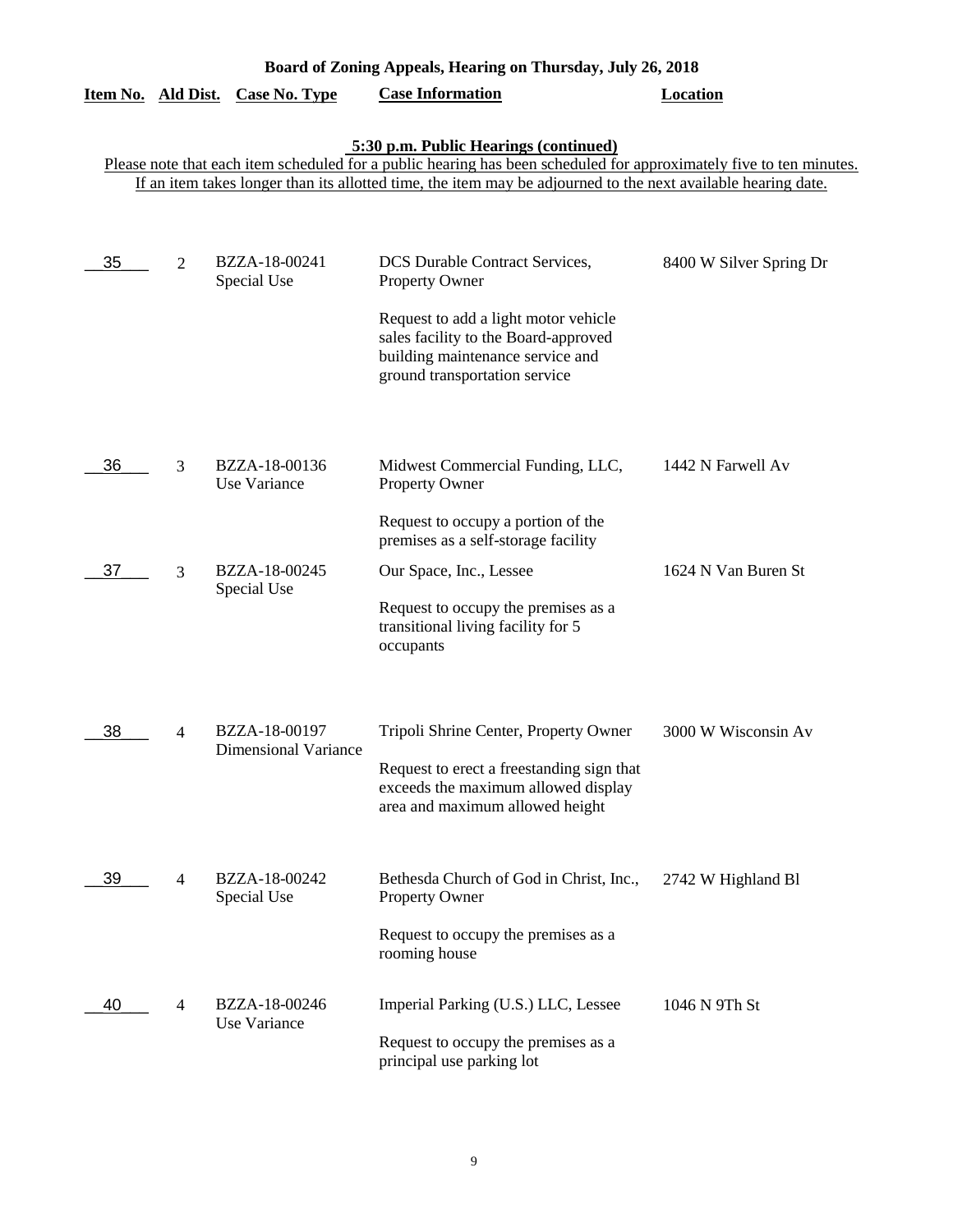|    |   | Item No. Ald Dist. Case No. Type             | <b>Case Information</b>                                                                                                                                                                                                                                            | <b>Location</b>       |
|----|---|----------------------------------------------|--------------------------------------------------------------------------------------------------------------------------------------------------------------------------------------------------------------------------------------------------------------------|-----------------------|
|    |   |                                              | 6:30 p.m. Public Hearings.<br>Please note that each item scheduled for a public hearing has been scheduled for approximately five to ten minutes.<br>If an item takes longer than its allotted time, the item may be adjourned to the next available hearing date. |                       |
| 41 | 5 | BZZA-18-00139<br><b>Dimensional Variance</b> | Eh Naw Soe, Property Owner<br>Request to allow a fence that exceeds the<br>maximum allowed height along the side<br>street                                                                                                                                         | 3366 N 77Th St        |
| 42 | 5 | BZZA-18-00248<br>Special Use                 | Brew City Pizza, Property Owner<br>Request to occupy the premises as a<br>fast-food/carry-out restaurant                                                                                                                                                           | 5430 N Lovers Lane Rd |
| 43 | 5 | BZZA-18-00243<br>Special Use                 | Home at Heart, LLC, Property Owner<br>Request to occupy the premises as a day<br>care center for 69 children per shift<br>infant to 12 years of age, operating<br>Monday - Sunday 7:00 a.m. to 6:00 p.m.                                                           | 7718 W Burleigh St    |
| 44 | 5 | BZZA-18-00213<br>Special Use                 | <b>Community Medical Services, Lessee</b><br>Request to occupy the premises as a<br>medical service facility                                                                                                                                                       | 7903 W Capitol Dr     |
| 45 | 6 | BZZA-18-00166<br>Special Use                 | Kidz Konnection Learning &<br>Development Center LLC, Lessee<br>Request to occupy the premises as a 24<br>hour family day care home for 8 children<br>per shift infant to 12 years of age,<br>operating Sunday - Saturday                                          | 2126 W Keefe Av       |
| 46 | 6 | BZZA-18-00215<br>Special Use                 | Youth Rising Up Leadership<br>Development Program, Inc., Lessee<br>Request to occupy the premises as a<br>group home for 8 occupants                                                                                                                               | 2901 N 11Th St        |

**Board of Zoning Appeals, Hearing on Thursday, July 26, 2018**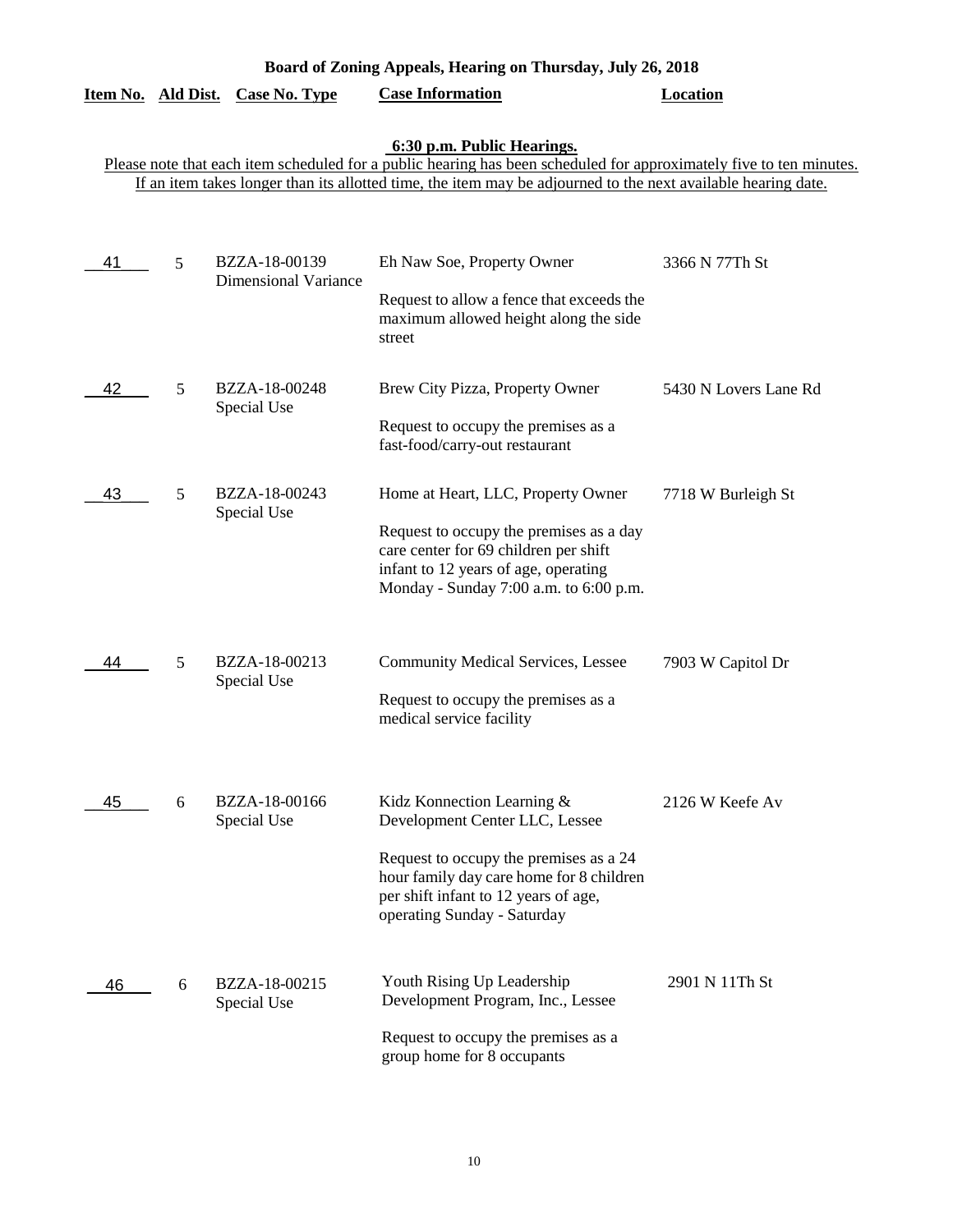| Board of Zoning Appeals, Hearing on Thursday, July 26, 2018 |  |
|-------------------------------------------------------------|--|
|                                                             |  |

# **Item No. Ald Dist. Case No. Type Case Information Location**

# **6:30 p.m. Public Hearings (continued)**

Please note that each item scheduled for a public hearing has been scheduled for approximately five to ten minutes. If an item takes longer than its allotted time, the item may be adjourned to the next available hearing date.

| 47 | 6 | BZZA-18-00007<br>Special Use                  | Migdalia Cucuta, Lessee                                                                                 | 3345 N Booth St |
|----|---|-----------------------------------------------|---------------------------------------------------------------------------------------------------------|-----------------|
|    |   |                                               | Request to continue occupying the<br>premises as a light motor vehicle repair<br>facility and body shop |                 |
| 48 | 6 | BZZA-18-00181<br>Special Use                  | My Life My Journey Home, Inc.,<br><b>Property Owner</b>                                                 | 3756 N 22Nd St  |
|    |   |                                               | Request to occupy the premises as a<br>small shelter care facility for 8 occupants                      |                 |
| 49 | 6 | BZZA-18-00264<br>Special Use,<br>Use Variance | Wisconsin Lutheran Child and Family<br>Service, Inc., Lessee                                            | 243 E Center St |
|    |   |                                               | Request to occupy a portion of the<br>premises as a social service facility and<br>health clinic        |                 |
| 50 | 6 | BZZA-18-00263<br>Special Use                  | St. Marcus Evangelical Lutheran<br>Church, Inc., Property Owner                                         | 307 E Center St |
|    |   |                                               | Request to construct a principal use<br>parking lot                                                     |                 |

## **7:30 p.m. Public Hearings.**

| 51 | 6 | BZZA-17-00169<br>Special Use  | Family of Brothers LLC, Property<br>Owner                  | 3001 N Richards St    |
|----|---|-------------------------------|------------------------------------------------------------|-----------------------|
|    |   |                               | Request to occupy a portion of the<br>premises as a tavern |                       |
| 52 | 6 | BZZA-18-00212<br>Use Variance | Great Development, LLC,<br><b>Property Owner</b>           | 3740 N Fratney St     |
|    |   |                               | Request to occupy the premises as an<br>assembly hall      |                       |
| 53 |   | BZZA-18-00169                 | Hope Conventional Center, Lessee                           | 5444 W Fond Du Lac Av |
|    |   | Special Use                   | Request to occupy the premises as an<br>assembly hall      |                       |